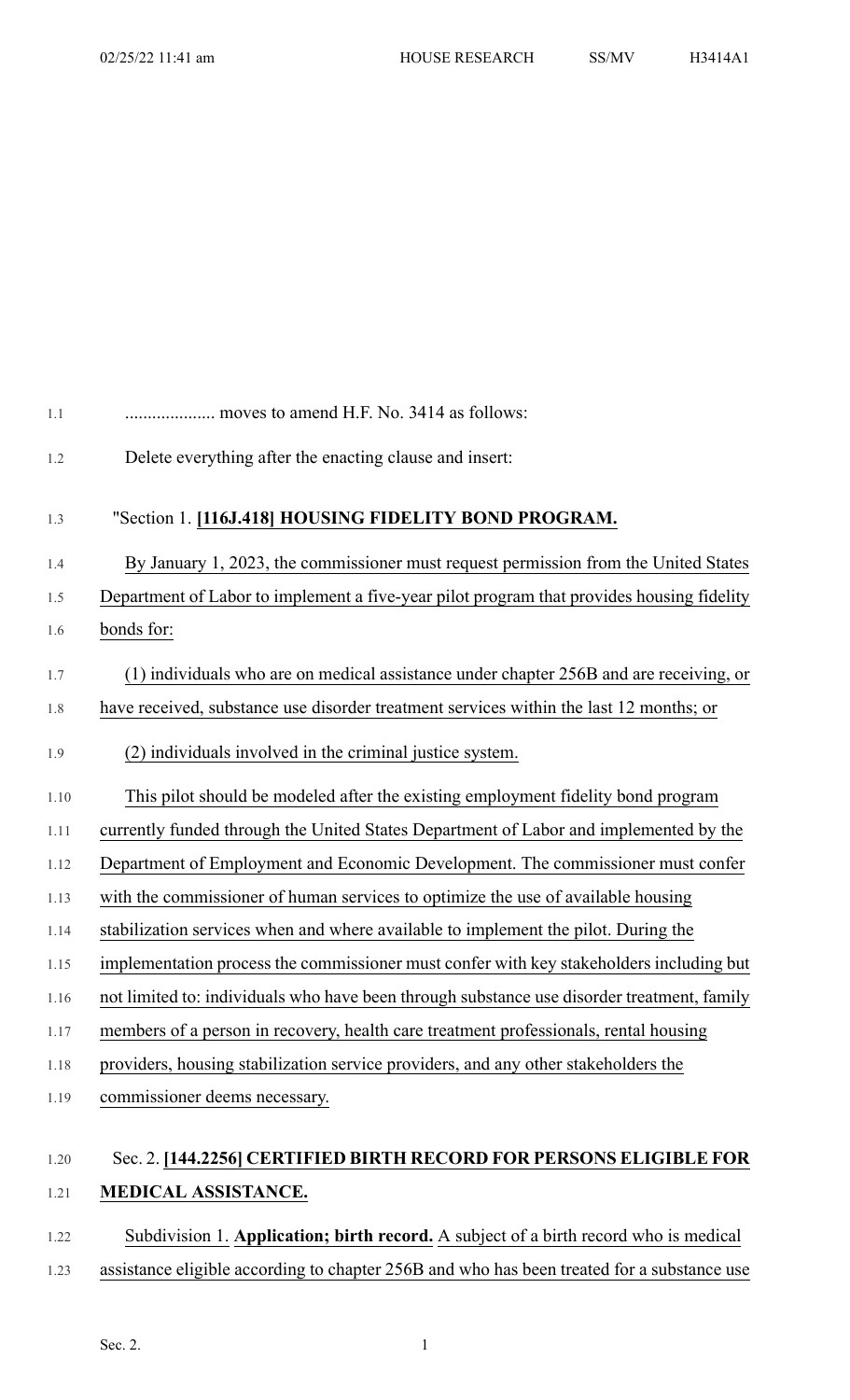| 2.1  | disorder within the past 12 months may apply to the state registrar or a local issuance office   |
|------|--------------------------------------------------------------------------------------------------|
| 2.2  | for a certified birth record according to this section. The state registrar or local issuance    |
| 2.3  | office shall issue a certified birth record, or statement of no vital record found, to a subject |
| 2.4  | of a birth record who submits:                                                                   |
| 2.5  | (1) a completed application signed by the subject of the birth record;                           |
| 2.6  | (2) a statement of eligibility from an employee of a treatment provider licensed under           |
| 2.7  | chapter 245G that receives public funding to provide services to people with substance use       |
| 2.8  | disorders. The statement must verify the subject of the birth record is medical assistance       |
| 2.9  | eligible according to chapter 256B and has been treated for substance use disorder in the        |
| 2.10 | last 12 months. The statement must comply with the requirements in subdivision 2; and            |
| 2.11 | (3) identification in the form of:                                                               |
| 2.12 | (i) a document of identity listed in Minnesota Rules, part 4601.2600, subpart 8, or, at          |
| 2.13 | the discretion of the state registrar or local issuance office, Minnesota Rules, part 4601.2600, |
| 2.14 | subpart 9;                                                                                       |
| 2.15 | (ii) a statement that complies with Minnesota Rules, part $4601.2600$ , subparts 6 and 7;        |
| 2.16 | or                                                                                               |
| 2.17 | (iii) a statement of identity provided by the employee of a human services agency that           |
| 2.18 | receives public funding to provide services to people with substance use disorders who           |
| 2.19 | verified eligibility. The statement must comply with Minnesota Rules, part 4601.2600,            |
| 2.20 | subpart 7.                                                                                       |
| 2.21 | Subd. 2. Statement of eligibility. A statement of eligibility must be from an employee           |
| 2.22 | of a human services agency that receives public funding to provide services to people with       |
| 2.23 | substance use disorders and must verify the subject of the birth record is medical assistance    |
| 2.24 | eligible according to chapter 256B and has been treated for a substance use disorder within      |
| 2.25 | the last 12 months. The statement of eligibility must include:                                   |
| 2.26 | (1) the employee's first name, middle name, if any, and last name; home or business              |
| 2.27 | address; telephone number, if any; and e-mail address, if any;                                   |
| 2.28 | (2) the name of the human services agency that receives public funding to provide                |
| 2.29 | services to people with substance use disorders that employs the person making the eligibility   |
| 2.30 | statement;                                                                                       |
| 2.31 | (3) the first name, middle name, if any, and last name of the subject of the birth record;       |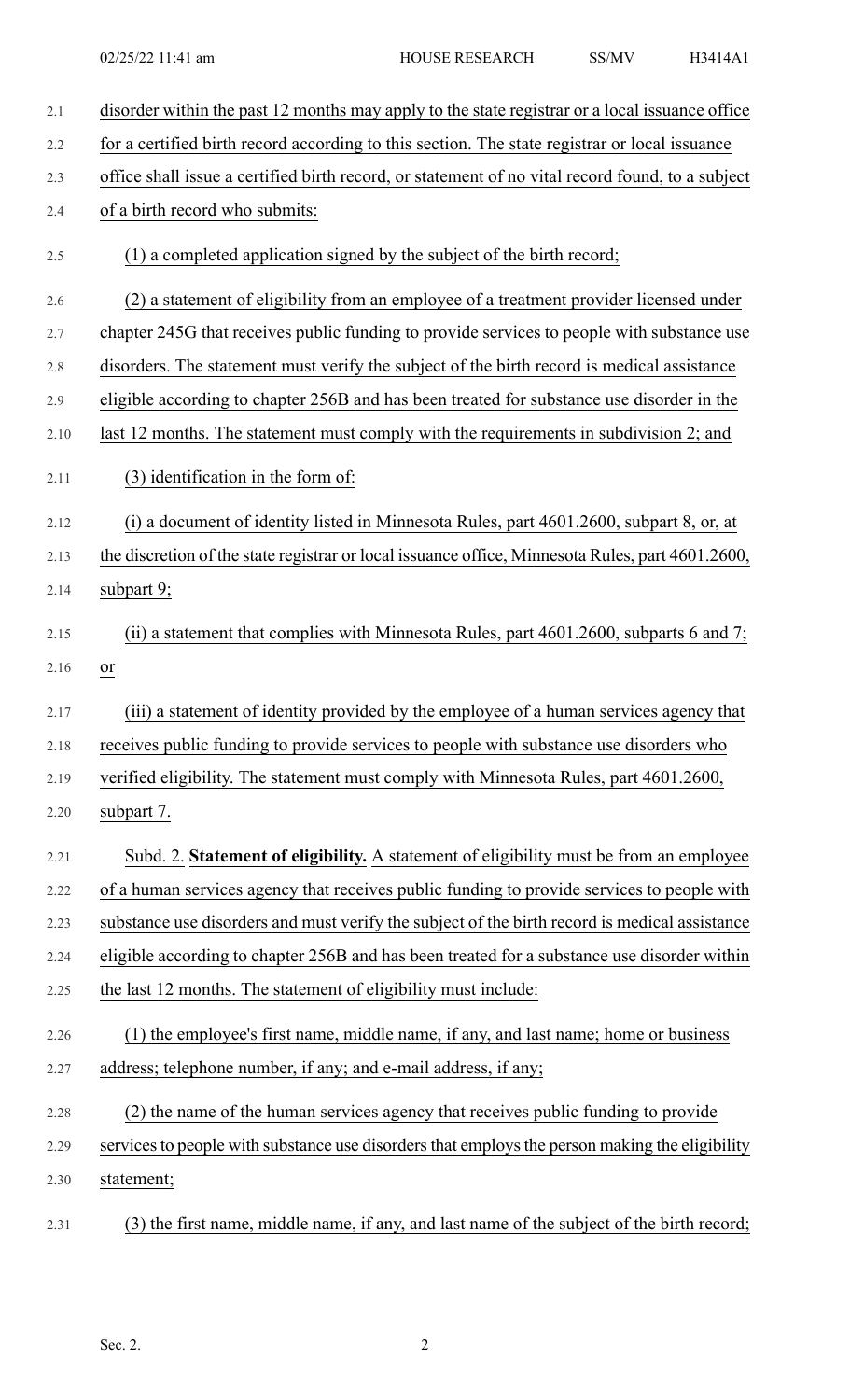| 3.1  | (4) a copy of the individual's employment identification, or verification of employment,       |
|------|------------------------------------------------------------------------------------------------|
| 3.2  | linking the employee to the human services agency that provided treatment; and                 |
| 3.3  | (5) a statement specifying the relationship of the individual providing the eligibility        |
| 3.4  | statement to the subject of the birth record.                                                  |
|      |                                                                                                |
| 3.5  | Subd. 3. Data practices. Data listed under subdivision 1, clauses (2) and (3), are private     |
| 3.6  | data on individuals.                                                                           |
| 3.7  | Sec. 3. Minnesota Statutes 2020, section 144.226, is amended by adding a subdivision to        |
| 3.8  | read:                                                                                          |
|      |                                                                                                |
| 3.9  | Subd. 9. Birth record fees waived for people treated for substance use disorder. A             |
| 3.10 | subject of a birth record who has been treated for a substance use disorder within the last    |
| 3.11 | 12 months and is eligible for medical assistance according to chapter 256B shall not be        |
| 3.12 | charged any of the fees specified in this section for a certified birth record or statement of |
| 3.13 | no vital record found.                                                                         |
| 3.14 | <b>EFFECTIVE DATE.</b> This section is effective January 1, 2023.                              |
| 3.15 | Sec. 4. Minnesota Statutes 2020, section 148F.11, is amended by adding a subdivision to        |
| 3.16 | read:                                                                                          |
| 3.17 | Subd. 2a. Former students. (a) A former student may practice alcohol and drug                  |
| 3.18 | counseling for 90 days from the former student's degree conferral date from an accredited      |
| 3.19 | school or educational program or from the last date the former student received credit for     |
| 3.20 | an alcohol and drug counseling course from an accredited school or educational program.        |
| 3.21 | The former student's practice must be supervised by a supervisor.                              |
|      |                                                                                                |
| 3.22 | (b) The former student's right to practice automatically expires after 90 days from the        |
| 3.23 | former student's degree conferral date or date of last course credit, whichever occurs last.   |
| 3.24 | <b>EFFECTIVE DATE.</b> This section is effective the day following final enactment.            |
| 3.25 | Sec. 5. Minnesota Statutes 2020, section 171.06, is amended by adding a subdivision to         |
| 3.26 | read:                                                                                          |
| 3.27 | Subd. 8. Application; identification card or copy of driver's license. (a) A subject of        |
| 3.28 | an identification card or driver's license who is eligible for medical assistance according to |
| 3.29 | chapter 256B and who has been treated for a substance use disorder within the last 12 months   |
| 3.30 | of application may apply to the commissioner or driver's license agent for an identification   |
| 3.31 | card or driver's license according to this section. The commissioner or driver's license agent |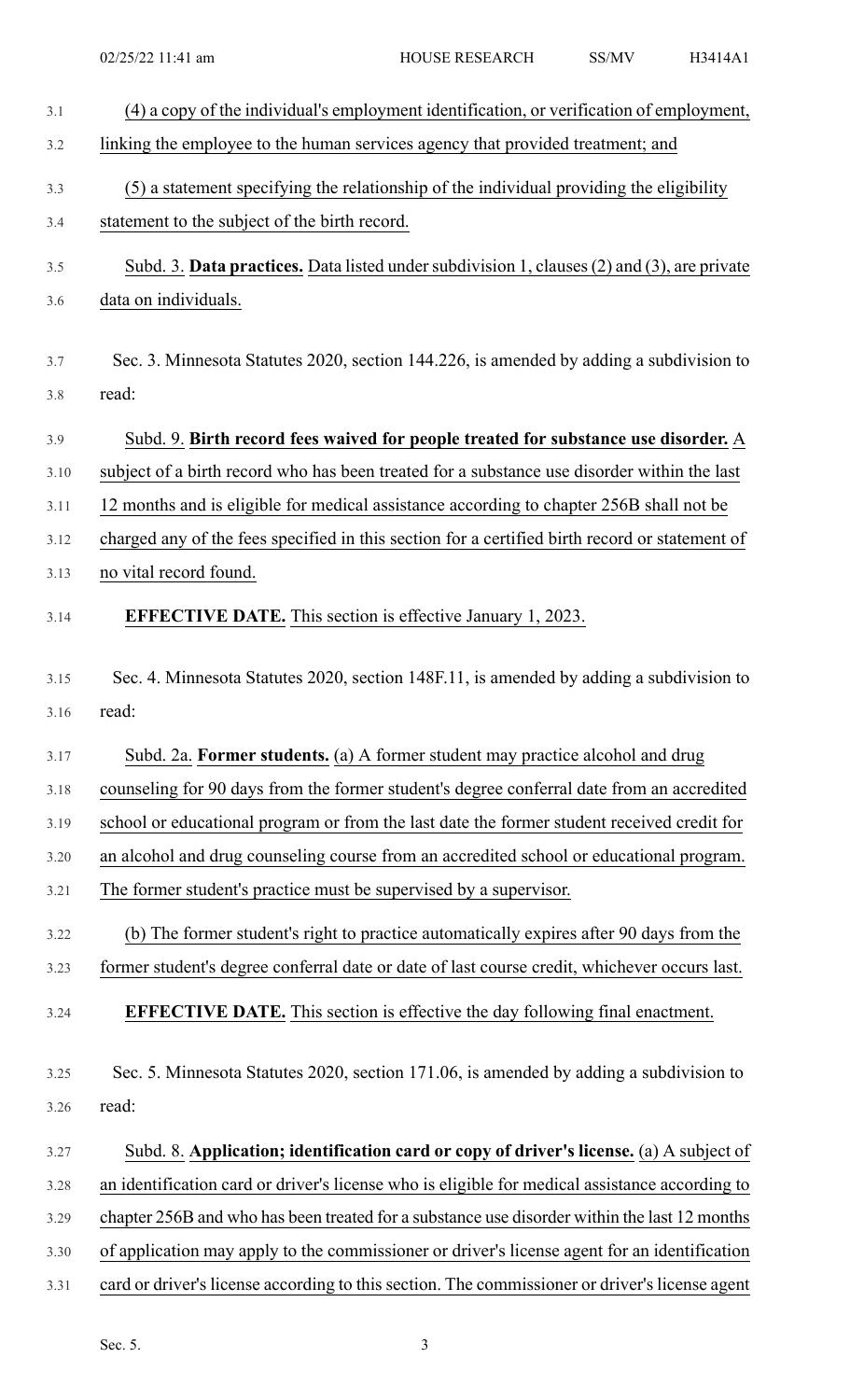| 4.1  | shall issue an identification card or driver's license and waive all fees to a person who        |
|------|--------------------------------------------------------------------------------------------------|
| 4.2  | submits:                                                                                         |
| 4.3  | (1) a completed application signed by the subject of the identification card or driver's         |
| 4.4  | license;                                                                                         |
| 4.5  | (2) a statement that the subject of the identification card or driver's license is eligible      |
| 4.6  | for medical assistance according to chapter 256B and has been treated for substance use          |
| 4.7  | disorder in the last 12 months, signed by the subject of the identification card or driver's     |
| 4.8  | license; and                                                                                     |
| 4.9  | (3) a statement verifying that the subject of the identification card or driver's license is     |
| 4.10 | eligible for medical assistance according to chapter 256B and has been treated for substance     |
| 4.11 | use disorder in the last 12 months that complies with the requirements in paragraph (b) and      |
| 4.12 | is from an employee of a human services agency that receives public funding to provide           |
| 4.13 | services to people with substance use disorders.                                                 |
| 4.14 | (b) A statement verifying that a subject of an identification card or driver's license is        |
| 4.15 | eligible for medical assistance according to chapter 256B and has been treated for a substance   |
| 4.16 | use disorder within 12 months must include:                                                      |
| 4.17 | (1) the following information regarding the individual providing the statement: first            |
| 4.18 | name, middle name, if any, and last name; home or business address; telephone number, if         |
| 4.19 | any; and e-mail address, if any;                                                                 |
| 4.20 | (2) the first name, middle name, if any, and last name of the subject of the birth record;       |
| 4.21 | and                                                                                              |
| 4.22 | (3) a statement specifying the relationship of the individual providing the statement to         |
| 4.23 | the subject of the identification card or driver's license and verifying that the subject of the |
| 4.24 | identification card or driver's license is eligible for medical assistance according to chapter  |
| 4.25 | 256B and has been treated for a substance use disorder within the last 12 months.                |
| 4.26 | (c) For identification cards and driver's licenses issued under this section:                    |
| 4.27 | (1) the commissioner must not impose a fee, surcharge, or filing fee under section 171.06,       |
| 4.28 | subdivision 2; and                                                                               |
| 4.29 | (2) a driver's license agent must not impose a filing fee under section 171.061, subdivision     |
|      |                                                                                                  |

4.30  $4.30$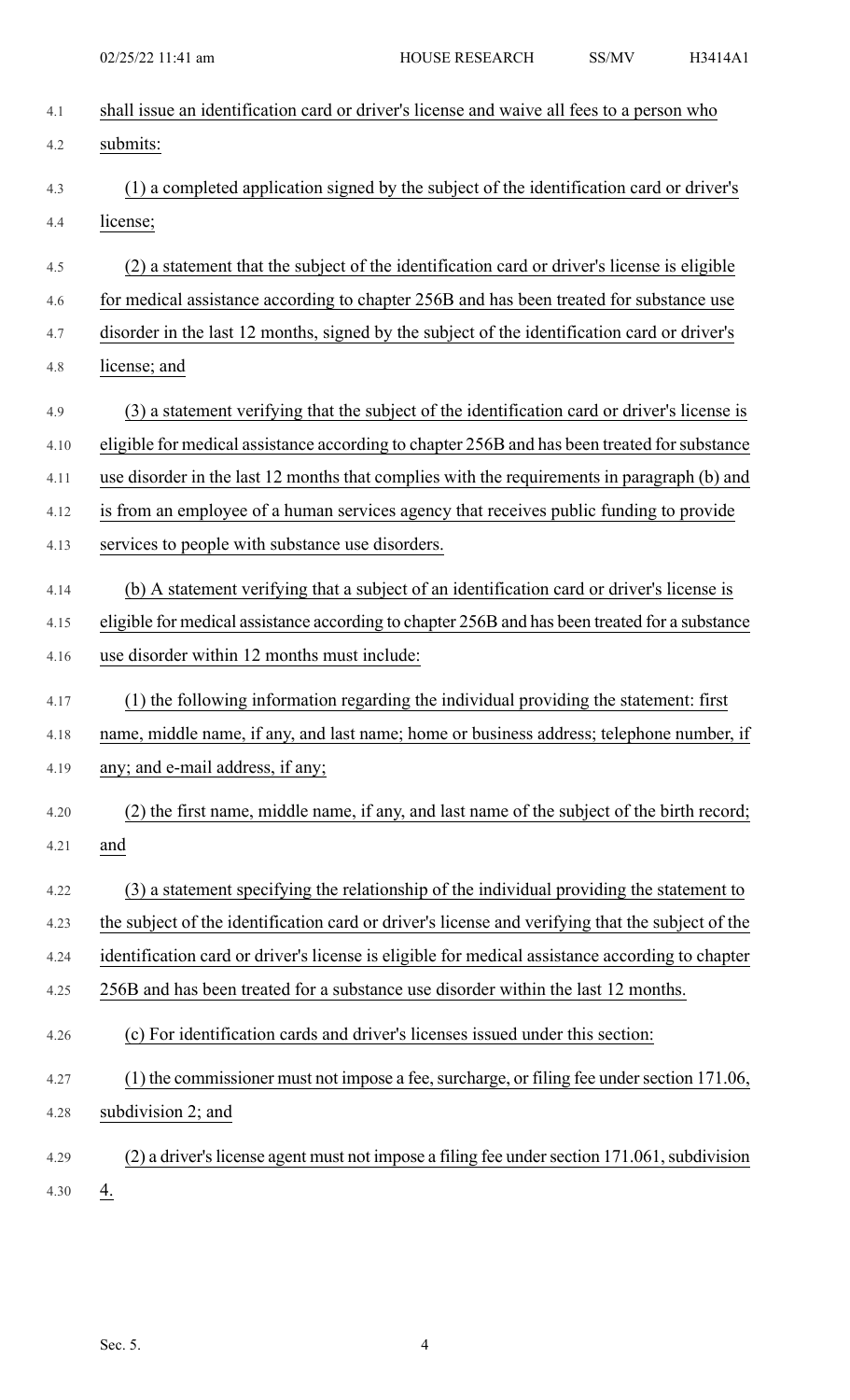#### 5.1 Sec. 6. Minnesota Statutes 2020, section 245A.19, is amended to read:

# 5.2 **245A.19 HIV TRAINING IN CHEMICAL DEPENDENCY TREATMENT** 5.3 **PROGRAM.**

5.4 (a) Applicants and license holdersfor chemical dependency residential and nonresidential 5.5 programs must demonstrate compliance with HIV minimum standards prior to before their 5.6 application being is complete. The HIV minimum standards contained in the HIV-1 5.7 Guidelines for chemical dependency treatment and care programs in Minnesota are not 5.8 subject to rulemaking.

5.9 (b) Ninety days after April 29, 1992, The applicant or license holder shall orient all 5.10 chemical dependency treatment staff and clients to the HIV minimum standards. Thereafter, 5.11 orientation shall be provided to all staff and clients, within 72 hours of employment or 5.12 admission to the program. In-service training shall be provided to all staff on at least an 5.13 annual basis and the license holder shall maintain records of training and attendance.

5.14 (c) The license holder shall maintain a list of referral sources for the purpose of making 5.15 necessary referrals of clients to HIV-related services. The list of referral services shall be 5.16 updated at least annually.

5.17 (d) Written policies and procedures, consistent with HIV minimum standards, shall be 5.18 developed and followed by the license holder. All policies and procedures concerning HIV 5.19 minimum standards shall be approved by the commissioner. The commissioner shall provide 5.20 training on HIV minimum standards to applicants must outline the content required in the 5.21 annual staff training under paragraph (b).

5.22 (e) The commissioner may permit variancesfrom the requirementsin thissection. License 5.23 holders seeking variances must follow the procedures in section 245A.04, subdivision 9.

5.24 Sec. 7. Minnesota Statutes 2021, section 245B.05, is amended by adding a subdivision to 5.25 read:

- 5.26 Subd. 7. **Substance use disorder direct care staff increase.** (a) At least 80 percent of
- 5.27 the ten percent rate increase provided for substance use disorder services under section
- 5.28 254B.12, subdivision 5, for services provided between January 1, 2023, and March 31,
- 5.29 2025, must be used to increase compensation-related costs for employees directly employed
- 5.30 by the program on or after January 1, 2023. For the purposes of this paragraph,
- 5.31 "compensation-related costs" include:
- 5.32 (1) wages and salaries;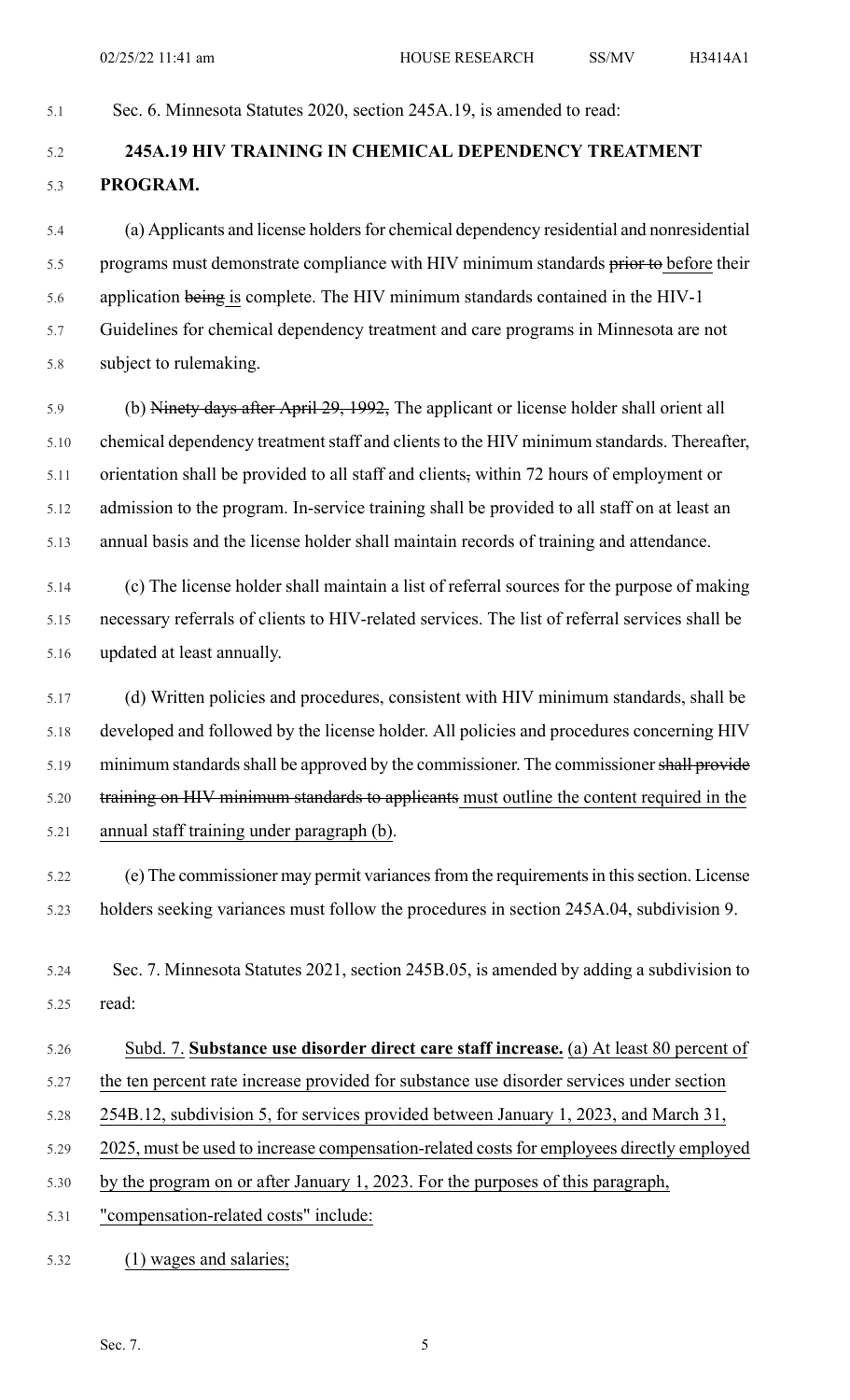| 6.1  | (2) the employer's share of FICA taxes, Medicare taxes, state and federal unemployment           |
|------|--------------------------------------------------------------------------------------------------|
| 6.2  | taxes, workers' compensation, and mileage reimbursement;                                         |
| 6.3  | (3) the employer's paid share of health and dental insurance, life insurance, disability         |
| 6.4  | insurance, long-term care insurance, uniform allowance, pensions, and contributions to           |
| 6.5  | employee retirement accounts; and                                                                |
| 6.6  | (4) benefits that address direct support professional workforce needs, above and beyond          |
| 6.7  | benefits offered to employees prior to January 1, 2023, including retention and recruitment      |
| 6.8  | bonuses and tuition reimbursement.                                                               |
| 6.9  | (b) Compensation-related costs for persons employed in the central office of a corporation       |
| 6.10 | or entity that has an ownership interest in the provider or exercises control over the provider, |
| 6.11 | or for persons paid by the provider under a management contract, do not count toward the         |
| 6.12 | 80 percent requirement under this subdivision.                                                   |
| 6.13 | (c) A provider agency or individual provider that receives a rate subject to the                 |
| 6.14 | requirements of this subdivision shall prepare, and upon request submit to the commissioner,     |
| 6.15 | a distribution plan that specifies the amount of money the provider expects to receive that      |
| 6.16 | is subject to the requirements of this subdivision, including how that money was or will be      |
| 6.17 | distributed to increase compensation-related costs for employees. Within 60 days of final        |
| 6.18 | implementation of a rate adjustment subject to the requirements of this subdivision, the         |
| 6.19 | provider must post the distribution plan. The distribution plan must remain posted for a         |
| 6.20 | period of at least six months in an area of the provider's operation to which all direct support |
| 6.21 | professionals have access.                                                                       |
| 6.22 | <b>EFFECTIVE DATE.</b> This section is effective January 1, 2023, or upon federal approval,      |
| 6.23 | whichever is later. The commissioner of human services shall inform the revisor of statutes      |
| 6.24 | when federal approval is obtained.                                                               |

6.25 Sec. 8. Minnesota Statutes 2020, section 245F.04, subdivision 1, is amended to read:

6.26 Subdivision 1. **General application and license requirements.** An applicant for licensure 6.27 as a clinically managed withdrawal management program or medically monitored withdrawal 6.28 management program must meet the following requirements, except where otherwise noted. 6.29 All programs must comply with federal requirements and the general requirements in sections 6.30 626.557 and 626.5572 and chapters 245A, 245C, and 260E. A withdrawal management 6.31 program must be located in a hospital licensed under sections 144.50 to 144.581, or must 6.32 be a supervised living facility with a class A or B license from the Department of Health 6.33 under Minnesota Rules, parts 4665.0100 to 4665.9900.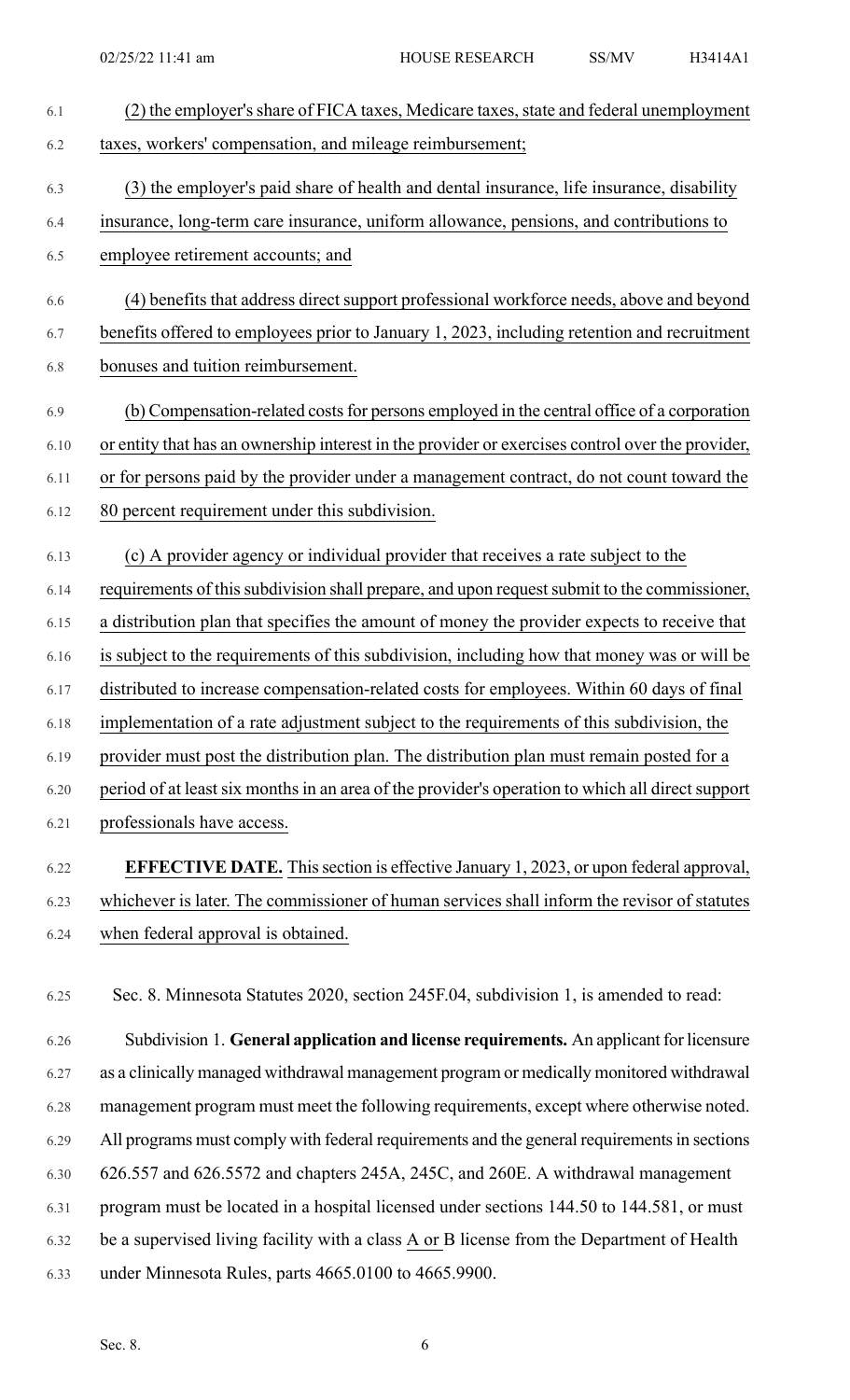| 7.1  | Sec. 9. Minnesota Statutes 2020, section 245G.01, is amended by adding a subdivision to      |
|------|----------------------------------------------------------------------------------------------|
| 7.2  | read:                                                                                        |
| 7.3  | Subd. 13b. Guest speaker. "Guest speaker" means an individual who works under the            |
| 7.4  | direction of the license holder to present to clients on topics in which they have expertise |
| 7.5  | and that the license holder has determined to be beneficial to client's recovery. Tribally   |
| 7.6  | licensed programs have autonomy to identify the qualifications of their guest speakers.      |
| 7.7  | Sec. 10. Minnesota Statutes 2020, section 245G.06, is amended by adding a subdivision        |
| 7.8  | to read:                                                                                     |
| 7.9  | Subd. 2b. Client record documentation requirements. (a) The license holder must              |
| 7.10 | document in the client record any significant event that occurs at the program within 24     |
| 7.11 | business hours of the event. A significant event is an event that impacts the client's       |
| 7.12 | relationship with other clients, staff, the client's family, or the client's treatment plan. |
| 7.13 | (b) A residential treatment program must document in the client record the following         |
| 7.14 | items within 24 business hours that each occurs:                                             |
| 7.15 | (1) medical and other appointments the client attended if known by the provider;             |
| 7.16 | concerns related to medications that are not documented in the medication<br>(2)             |
| 7.17 | administration record; and                                                                   |
| 7.18 | (3) concerns related to attendance for treatment services, including the reason for any      |
| 7.19 | client absence from a treatment service.                                                     |
| 7.20 | Sec. 11. Minnesota Statutes 2020, section 245G.06, subdivision 3, is amended to read:        |
| 7.21 | Subd. 3. Documentation of treatment services; Treatment plan review. $(a)$ A review          |
| 7.22 | of all treatment services must be documented weekly and include a review of:                 |
| 7.23 | (1) care coordination activities;                                                            |
| 7.24 | $(2)$ medical and other appointments the client attended;                                    |
| 7.25 | (3) issues related to medications that are not documented in the medication administration   |
| 7.26 | record; and                                                                                  |
| 7.27 | (4) issues related to attendance for treatment services, including the reason for any elient |
| 7.28 | absence from a treatment service.                                                            |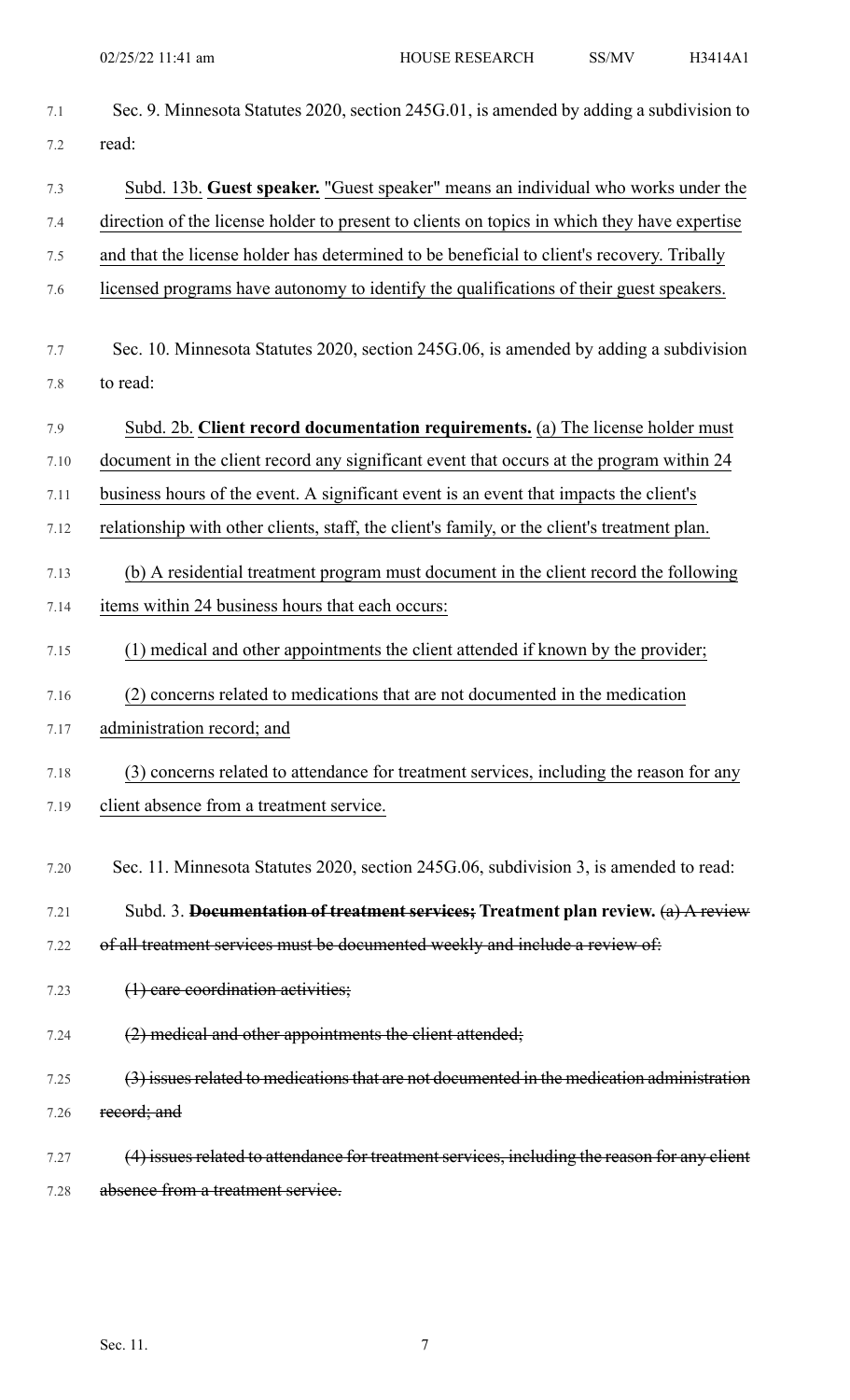8.1 (b) A note must be entered immediately following any significant event. A significant 8.2 event is an event that impacts the client's relationship with other clients, staff, the client's 8.3 family, or the client's treatment plan. 8.4  $\left\{ \mathbf{e} \right\}$  A treatment plan review must be entered in a client's file weekly or after each treatment 8.5 service, whichever is less frequent, by the staff member providing the service by an alcohol 8.6 and drug counselor at least every 28 calendar days, when there is a significant change in 8.7 the client's situation, functioning, or service methods, or at the request of the client. The 8.8 review must indicate the span of time covered by the review and each of the six dimensions 8.9 listed in section 245G.05, subdivision 2, paragraph (c). The review must: 8.10 (1) indicate the date, type, and amount of each treatment service provided and the client's 8.11 response to each service; 8.12  $\left(2\right)(1)$  address each goal in the treatment plan and whether the methods to address the 8.13 goals are effective; 8.14  $(3)$  (2) include monitoring of any physical and mental health problems; 8.15  $(4)$  (3) document the participation of others; 8.16  $(5)$  (4) document staff recommendations for changes in the methods identified in the 8.17 treatment plan and whether the client agrees with the change; and 8.18  $(6)(5)$  include a review and evaluation of the individual abuse prevention plan according 8.19 to section 245A.65. 8.20 (d) Each entry in a client's record must be accurate, legible, signed, and dated. A late 8.21 entry must be clearly labeled "late entry." A correction to an entry must be made in a way 8.22 in which the original entry can still be read. 8.23 **EFFECTIVE DATE.** This section is effective August 1, 2022. 8.24 Sec. 12. Minnesota Statutes 2020, section 245G.07, is amended by adding a subdivision 8.25 to read: 8.26 Subd. 1a. **Transition follow-up services.** (a) A client that was discharged from a 8.27 treatment center may, pursuant to the client's request, receive individual transition follow-up 8.28 counseling services from the treatment center from which the client was discharged for up 8.29 to one year following the client's discharge. The transition follow-up services must be 8.30 designed to address the client's needs related to substance use, develop strategies to avoid

8.31 harmful substance use after discharge, and help the client obtain the services necessary to

8.32 establish or maintain a lifestyle free from the harmful effects of substance use disorder.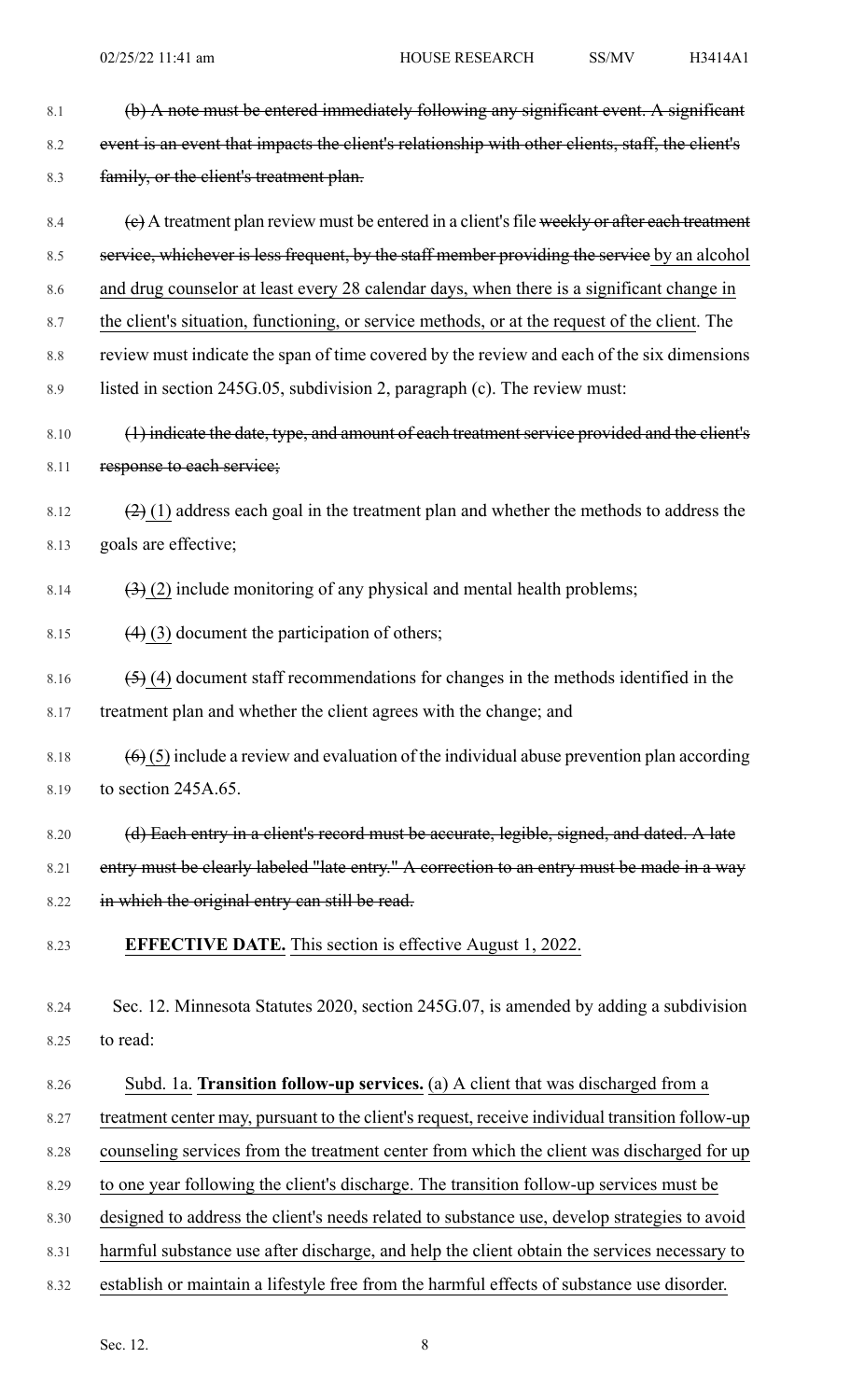| 9.1  | (b) A provider that provides transition follow-up counseling services under paragraph        |
|------|----------------------------------------------------------------------------------------------|
| 9.2  | (a) may bill for the services described in subdivision 1, paragraph (a), at the same rate as |
| 9.3  | for individual counseling sessions.                                                          |
| 9.4  | (c) In any given month, a client must not exceed four sessions of treatment services         |
| 9.5  | under subdivision 1, paragraph (a).                                                          |
| 9.6  | (d) A provider must document in the client's file the services provided under this section.  |
| 9.7  | The treatment provider is not required to conduct a new comprehensive assessment and is      |
| 9.8  | not required to open or reopen a treatment plan or document ongoing progress notes in a      |
| 9.9  | treatment plan review as required by section 245G.06, subdivision 3.                         |
| 9.10 | (e) Prepaid medical assistance plans under section 256B.69 must allow members to             |
| 9.11 | access this benefit at their discretion.                                                     |
| 9.12 | <b>EFFECTIVE DATE.</b> This section is effective January 1, 2023.                            |
| 9.13 | Sec. 13. Minnesota Statutes 2020, section 245G.07, is amended by adding a subdivision        |
| 9.14 | to read:                                                                                     |
| 9.15 | Subd. 2a. Transition support services. (a) The commissioner must offer transition            |
| 9.16 | support services for six months to a person who:                                             |
| 9.17 | (1) has completed a treatment program according to section 245G.14, subdivision 3,           |
| 9.18 | that required 15 or more hours of treatment services per week; and                           |
| 9.19 | (2) receives medical assistance under chapter 256B or services from the behavioral           |
| 9.20 | health fund under chapter 254.                                                               |
| 9.21 | (b) The transition support services must include:                                            |
| 9.22 | (1) a \$500 monthly voucher for recovery safe housing;                                       |
| 9.23 | (2) \$500 per month for food support unless the person is eligible for more, whichever       |
| 9.24 | is greater;                                                                                  |
| 9.25 | (3) child care up to 20 hours per week unless the person is eligible for more, whichever     |
| 9.26 | is greater; and                                                                              |
| 9.27 | (4) transportation services to ensure attendance at group meetings and ability to look       |
| 9.28 | for work and meet needs of daily living. Transportation services must include:               |
| 9.29 | (i) for persons well-served by public transit, a monthly public transit pass; or             |
| 9.30 | (ii) for persons who are not well-served by public transit or who have access to personal    |
| 9.31 | transportation, a \$120 gas card each month.                                                 |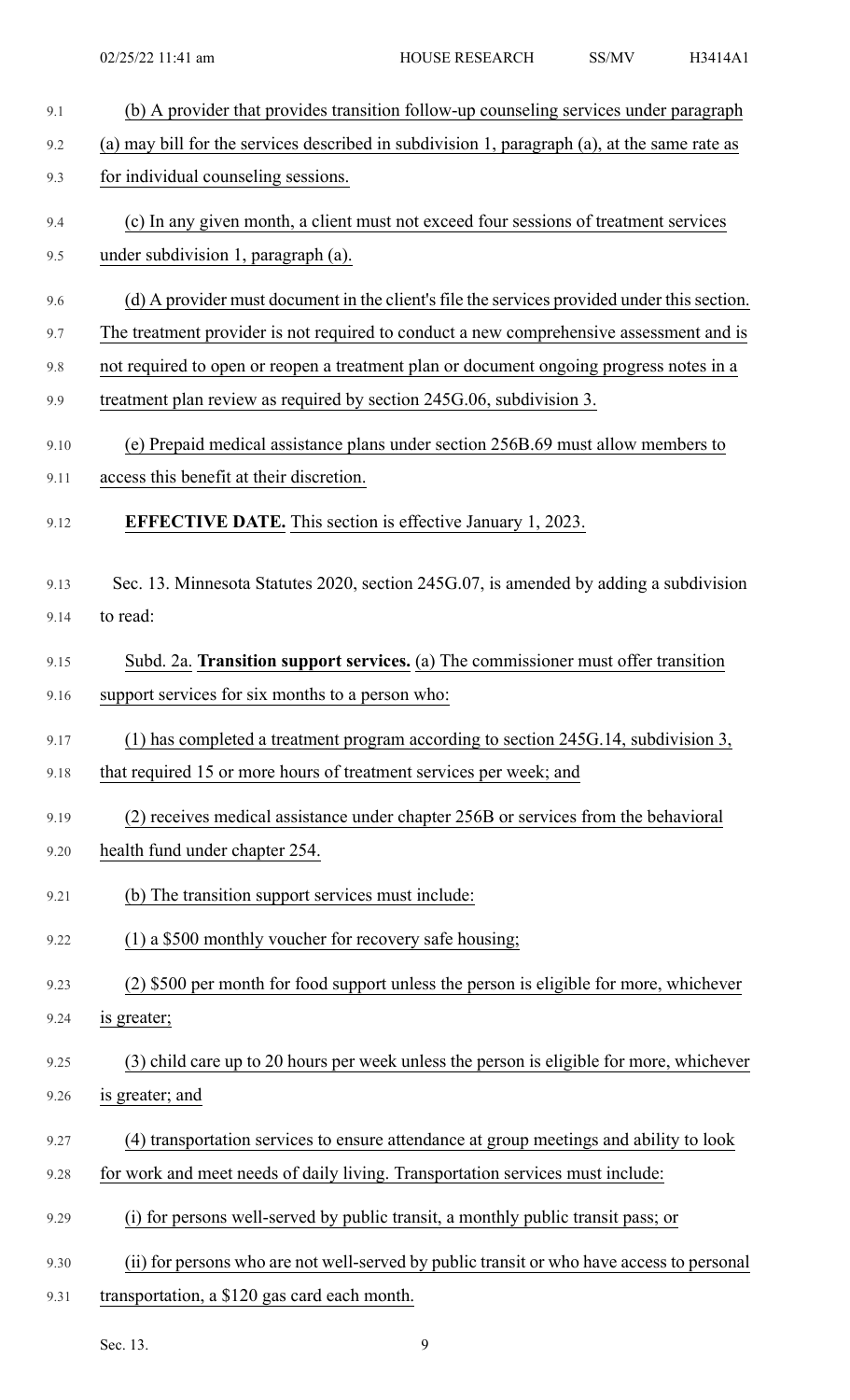- 10.1 (c) The commissioner must maximize existing federal and state funding sources the 10.2 person is eligible for to implement this subdivision and may not count these benefits as 10.3 income for the purposes of qualifying for public assistance programs. 10.4 (d) These transition services are provided to eligible recipients for the full duration of 10.5 six months regardless of public assistance eligibility during the six month period of time.
- 10.6 The commissioner shall seek a federal waiver to allow these individuals to remain eligible
- 10.7 for medical assistance for the six-month period.

10.8 Sec. 14. Minnesota Statutes 2020, section 245G.12, is amended to read:

#### 10.9 **245G.12 PROVIDER POLICIES AND PROCEDURES.**

10.10 A license holder must develop a written policies and procedures manual, indexed 10.11 according to section 245A.04, subdivision 14, paragraph (c), that provides staff members 10.12 immediate access to all policies and procedures and provides a client and other authorized 10.13 parties access to all policies and procedures. The manual must contain the following 10.14 materials:

10.15 (1) assessment and treatment planning policies, including screening for mental health 10.16 concerns and treatment objectives related to the client's identified mental health concerns 10.17 in the client's treatment plan;

10.18 (2) policies and procedures regarding HIV according to section 245A.19;

10.19 (3) the license holder's methods and resources to provide information on tuberculosis 10.20 and tuberculosis screening to each client and to report a known tuberculosis infection 10.21 according to section 144.4804;

10.22 (4) personnel policies according to section 245G.13;

10.23 (5) policies and procedures that protect a client's rights according to section 245G.15;

- 10.24 (6) a medical services plan according to section 245G.08;
- 10.25 (7) emergency procedures according to section 245G.16;
- $10.26$  (8) policies and procedures for maintaining client records according to section 245G.09;

10.27 (9) procedures for reporting the maltreatment of minors according to chapter 260E, and 10.28 vulnerable adults according to sections 245A.65, 626.557, and 626.5572;

10.29 (10) a description of treatment services that: (i) includes the amount and type of services 10.30 provided; (ii) identifies which services meet the definition of group counseling under section 10.31 245G.01, subdivision 13a; and (iii) identifies which groups and topics a guest speaker could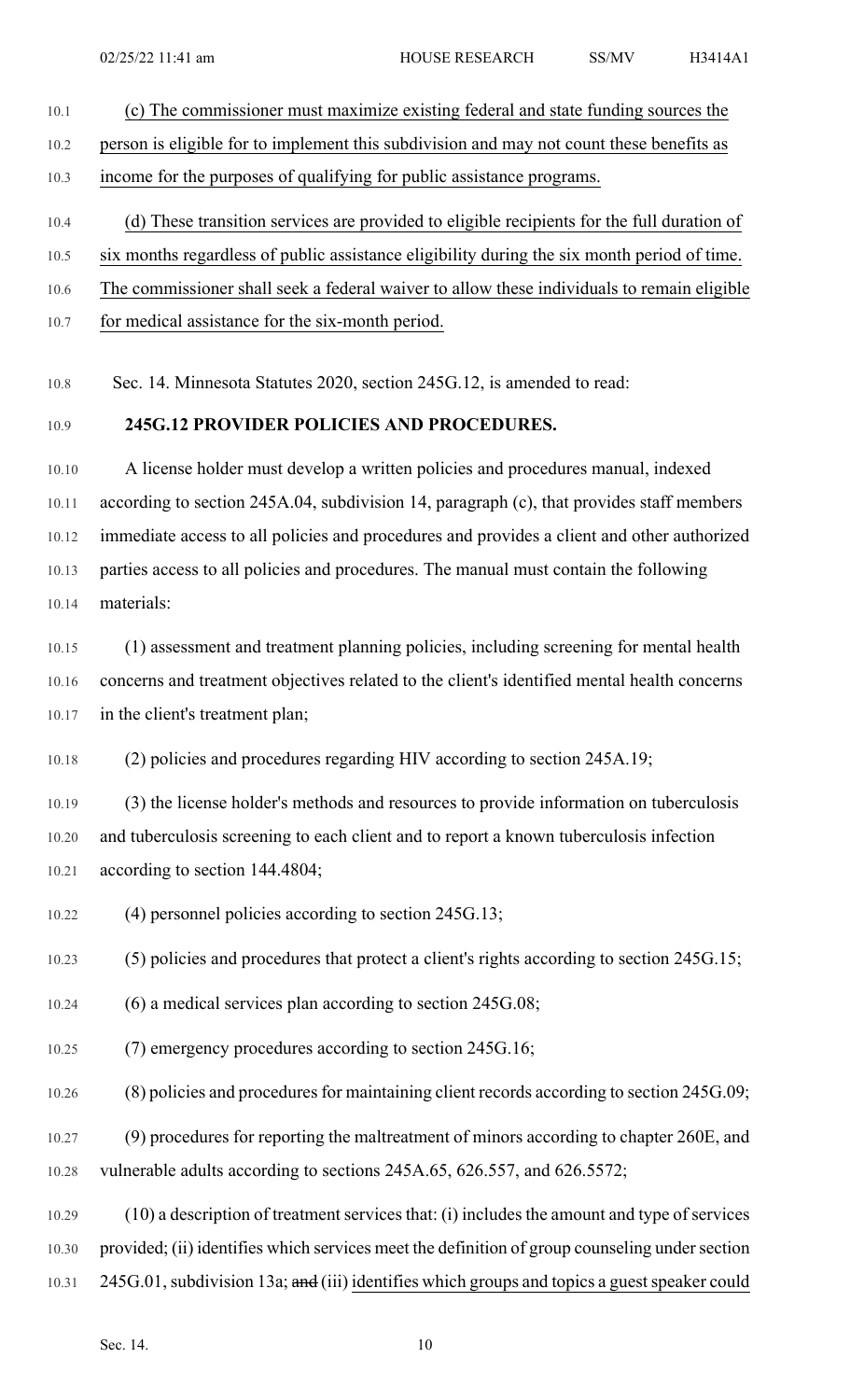| 11.1  | provide services under the direction of a licensed alcohol and drug counselor; and (iv)          |
|-------|--------------------------------------------------------------------------------------------------|
| 11.2  | defines the program's treatment week;                                                            |
| 11.3  | (11) the methods used to achieve desired client outcomes;                                        |
| 11.4  | $(12)$ the hours of operation; and                                                               |
| 11.5  | (13) the target population served.                                                               |
| 11.6  | Sec. 15. Minnesota Statutes 2021 Supplement, section 254B.05, subdivision 5, is amended          |
| 11.7  | to read:                                                                                         |
| 11.8  | Subd. 5. Rate requirements. (a) The commissioner shall establish rates for substance             |
| 11.9  | use disorder services and service enhancements funded under this chapter.                        |
| 11.10 | (b) Eligible substance use disorder treatment services include:                                  |
| 11.11 | (1) outpatient treatment services that are licensed according to sections 245G.01 to             |
| 11.12 | 245G.17, or applicable tribal license;                                                           |
| 11.13 | (2) comprehensive assessments provided according to sections 245.4863, paragraph (a),            |
| 11.14 | and 245G.05;                                                                                     |
| 11.15 | (3) eare treatment coordination services provided according to section 245G.07,                  |
| 11.16 | subdivision 1, paragraph (a), clause (5);                                                        |
| 11.17 | (4) peer recovery support services provided according to section 245G.07, subdivision            |
| 11.18 | 2, clause $(8)$ ;                                                                                |
| 11.19 | (5) on July 1, 2019, or upon federal approval, whichever is later, withdrawal management         |
| 11.20 | services provided according to chapter 245F;                                                     |
| 11.21 | (6) medication-assisted therapy services that are licensed according to sections 245G.01         |
| 11.22 | to 245G.17 and 245G.22, or applicable Tribal license;                                            |
| 11.23 | (7) medication-assisted therapy plus enhanced treatment services that meet the                   |
| 11.24 | requirements of clause (6) and provide nine hours of clinical services each week;                |
| 11.25 | (8) high, medium, and low intensity residential treatment services that are licensed             |
| 11.26 | according to sections 245G.01 to 245G.17 and 245G.21 or applicable Tribal license which          |
| 11.27 | that provide, respectively, 30, 15, and five hours of clinical services each treatment week.     |
| 11.28 | A license holder that is unable to provide all residential treatment services because a client   |
| 11.29 | missed services remains eligible to bill for the client's intensity level of services under this |
| 11.30 | clause if the license holder can document the reason the client missed services and the          |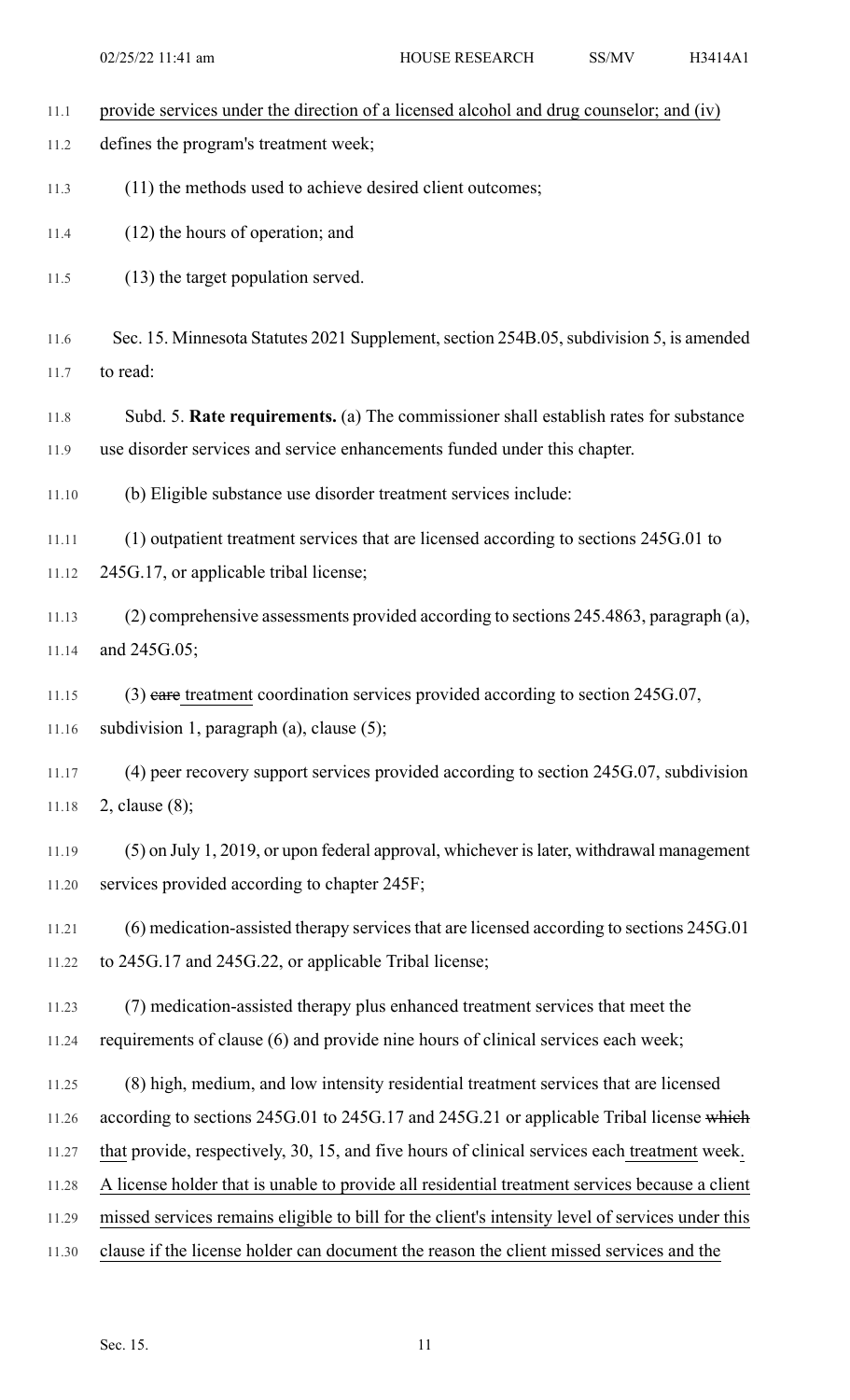| 12.1  | interventions done to address the client's absence. Hours in a treatment week may be reduced   |
|-------|------------------------------------------------------------------------------------------------|
| 12.2  | in observance of federally recognized holidays;                                                |
| 12.3  | (9) hospital-based treatment services that are licensed according to sections 245G.01 to       |
| 12.4  | 245G.17 or applicable Tribal license and licensed as a hospital under sections 144.50 to       |
| 12.5  | 144.56;                                                                                        |
| 12.6  | (10) adolescent treatment programs that are licensed as outpatient treatment programs          |
| 12.7  | according to sections 245G.01 to 245G.18 or as residential treatment programs according        |
| 12.8  | to Minnesota Rules, parts 2960.0010 to 2960.0220, and 2960.0430 to 2960.0490, or               |
| 12.9  | applicable Tribal license;                                                                     |
| 12.10 | (11) high-intensity residential treatment services that are licensed according to sections     |
| 12.11 | 245G.01 to 245G.17 and 245G.21 or applicable Tribal license, which that provide 30 hours       |
| 12.12 | of clinical services each week provided by a state-operated vendor or to clients who have      |
| 12.13 | been civilly committed to the commissioner, present the most complex and difficult care        |
| 12.14 | needs, and are a potential threat to the community; and                                        |
| 12.15 | (12) room and board facilities that meet the requirements of subdivision 1a.                   |
| 12.16 | (c) The commissioner shall establish higher rates for programs that meet the requirements      |
| 12.17 | of paragraph (b) and one of the following additional requirements:                             |
| 12.18 | (1) programs that serve parents with their children if the program:                            |
| 12.19 | (i) provides on-site child care during the hours of treatment activity that:                   |
| 12.20 | (A) is licensed under chapter 245A as a child care center under Minnesota Rules, chapter       |
| 12.21 | 9503; or                                                                                       |
| 12.22 | (B) meets the licensure exclusion criteria of section 245A.03, subdivision 2, paragraph        |
| 12.23 | (a), clause $(6)$ , and meets the requirements under section 245G.19, subdivision 4; or        |
| 12.24 | (ii) arranges for off-site child care during hours of treatment activity at a facility that is |
| 12.25 | licensed under chapter 245A as:                                                                |
| 12.26 | (A) a child care center under Minnesota Rules, chapter 9503; or                                |
| 12.27 | (B) a family child care home under Minnesota Rules, chapter 9502;                              |
| 12.28 | (2) culturally specific or culturally responsive programs as defined in section 254B.01,       |
| 12.29 | subdivision 4a;                                                                                |
| 12.30 | (3) disability responsive programs as defined in section 254B.01, subdivision 4b;              |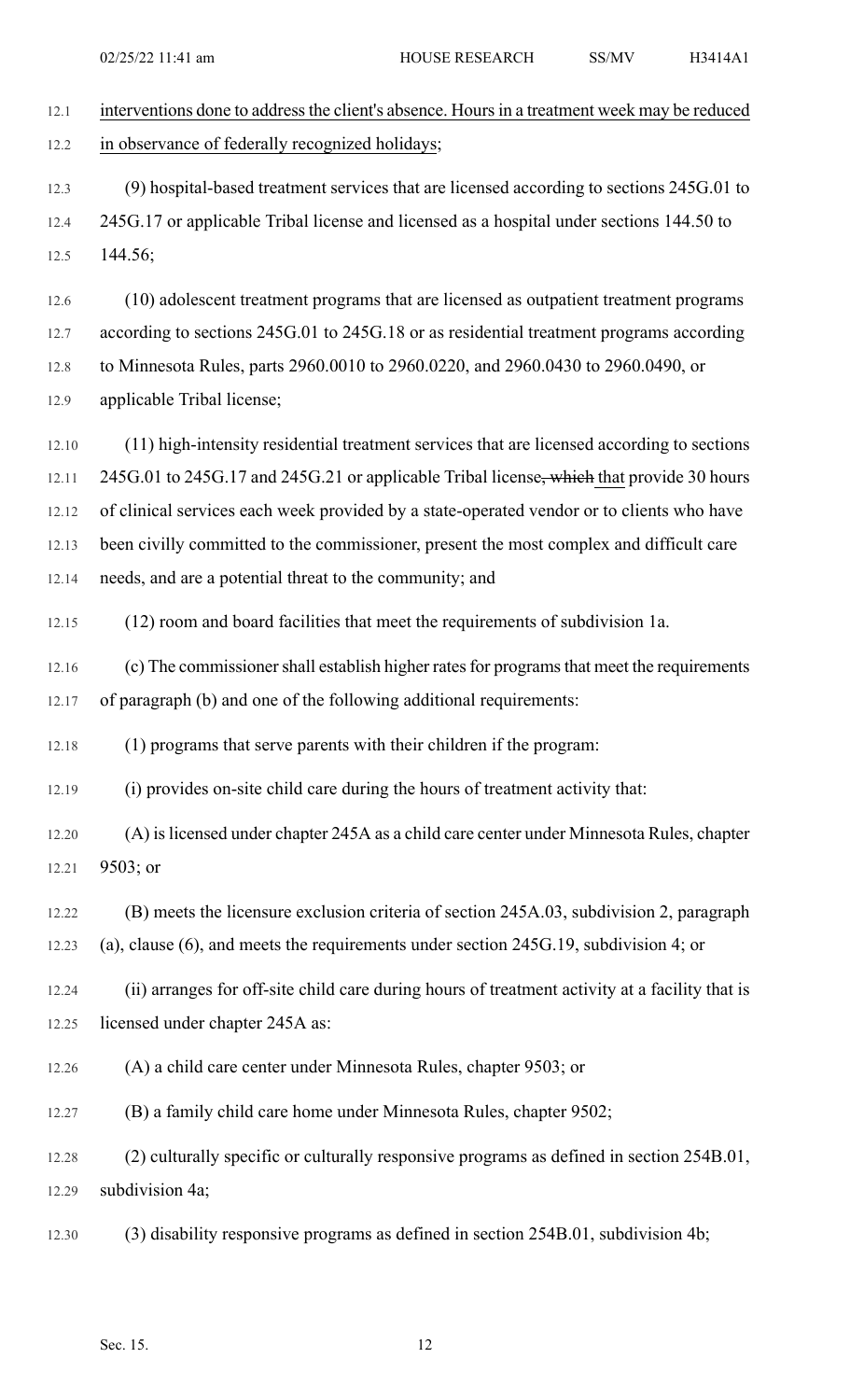13.1 (4) programs that offer medical services delivered by appropriately credentialed health 13.2 care staff in an amount equal to two hours per client per week if the medical needs of the 13.3 client and the nature and provision of any medical services provided are documented in the 13.4 client file; or

13.5 (5) programs that offer services to individuals with co-occurring mental health and 13.6 chemical dependency problems if:

13.7 (i) the program meets the co-occurring requirements in section 245G.20;

13.8 (ii) 25 percent of the employee sufficient counseling staff who are licensed mental health 13.9 professionals, as defined in section 245.462, subdivision 18, clauses (1) to (6), or are students 13.10 or licensing candidates under the supervision of a licensed alcohol and drug counselor 13.11 supervisor and licensed mental health professional, except that no more than 50 percent of 13.12 the mental health staff may be students or licensing candidates with time documented to be 13.13 directly related to provisions of co-occurring to meet the need for client services;

13.14 (iii) clients scoring positive on a standardized mental health screen receive a mental 13.15 health diagnostic assessment within ten days of admission;

13.16 (iv) the program has standards for multidisciplinary case review that include a monthly 13.17 review for each client that, at a minimum, includes a licensed mental health professional 13.18 and licensed alcohol and drug counselor, and their involvement in the review is documented;

13.19 (v) family education is offered that addresses mental health and substance abuse disorders 13.20 and the interaction between the two; and

13.21 (vi) co-occurring counseling staff shall receive eight hours of co-occurring disorder 13.22 training annually.

13.23 (d) In order To be eligible for a higher rate under paragraph (c), clause (1), a program 13.24 that provides arrangements for off-site child care must maintain current documentation at 13.25 the chemical dependency facility of the child care provider's current licensure to provide 13.26 child care services. Programs that provide child care according to paragraph (c), clause (1), 13.27 must be deemed in compliance with the licensing requirements in section 245G.19.

13.28 (e) Adolescent residential programs that meet the requirements of Minnesota Rules, 13.29 parts 2960.0430 to 2960.0490 and 2960.0580 to 2960.0690, are exempt from the requirements 13.30 in paragraph (c), clause (4), items (i) to (iv).

13.31 (f) Subject to federal approval, substance use disorder services that are otherwise covered 13.32 as direct face-to-face services may be provided via telehealth as defined in section 256B.0625, 13.33 subdivision 3b. The use of telehealth to deliver services must be medically appropriate to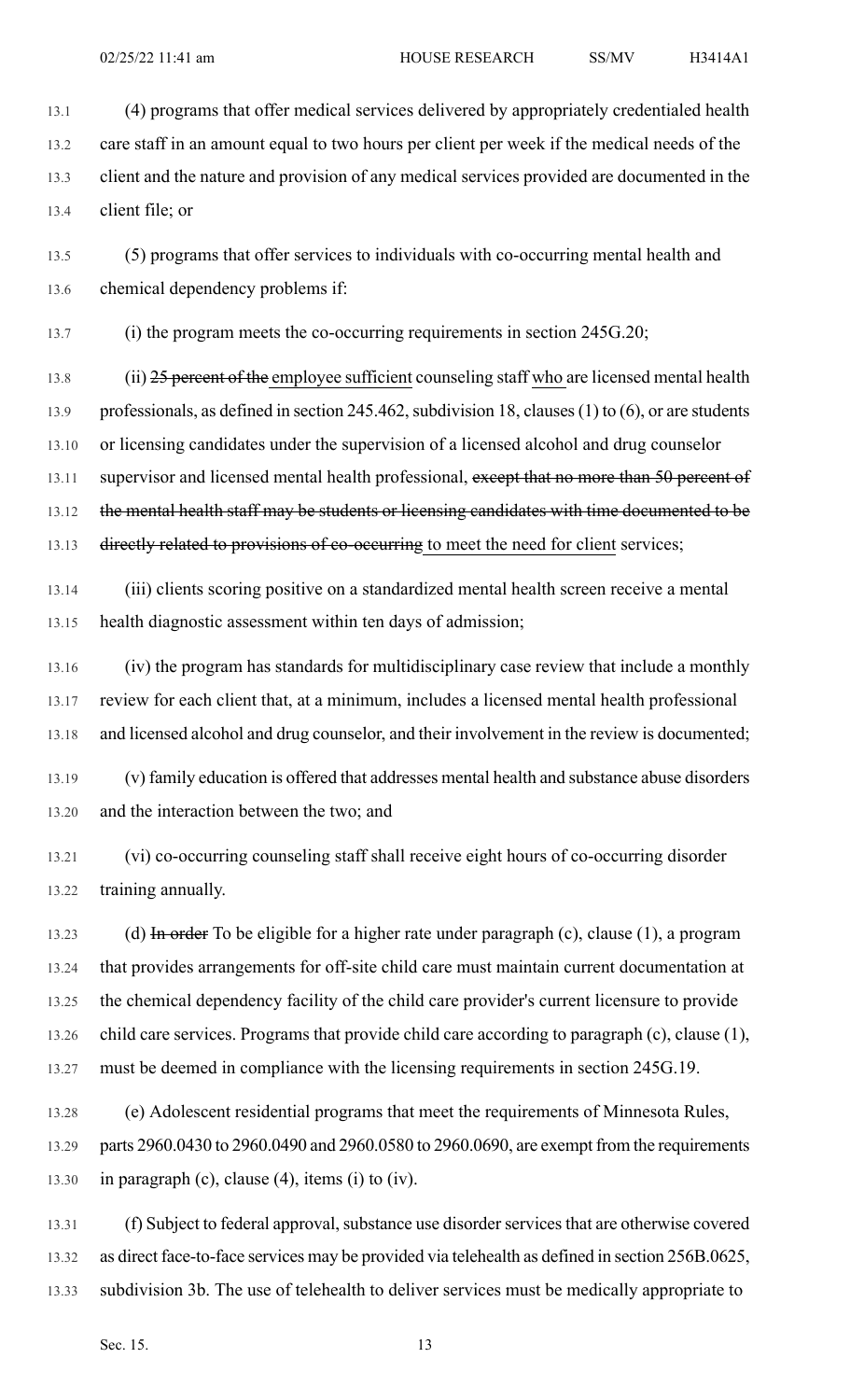14.1 the condition and needs of the person being served. Reimbursement shall be at the same 14.2 rates and under the same conditions that would otherwise apply to direct face-to-face services.

14.3 (g) For the purpose of reimbursement under this section, substance use disorder treatment 14.4 services provided in a group setting without a group participant maximum or maximum 14.5 client to staff ratio under chapter 245G shall not exceed a client to staff ratio of 48 to one. 14.6 At least one of the attending staff must meet the qualifications as established under this 14.7 chapter for the type of treatment service provided. A recovery peer may not be included as 14.8 part of the staff ratio.

14.9 (h) Payment for outpatient substance use disorder services that are licensed according 14.10 to sections 245G.01 to 245G.17 is limited to six hours per day or 30 hours per week unless 14.11 prior authorization of a greater number of hours is obtained from the commissioner.

14.12 (i) Programs using a qualified guest speaker shall maintain documentation of the person's 14.13 qualifications to present to clients on a topic the program has determined to be of value to 14.14 its clients. A qualified counselor shall be present during the delivery of content and will be 14.15 responsible for documentation of the group.

14.16 Sec. 16. Minnesota Statutes 2020, section 254B.05, is amended by adding a subdivision 14.17 to read:

14.18 Subd. 6. **Temporary rate increase.** (a) Beginning on or before July 1, 2024, the 14.19 commissioner must increase the base rate for services under this section and section 14.20 256B.0759, subdivision 6, by 14 percent. This rate increase remains in effect until the new 14.21 comprehensive rate framework under Laws 2021, First Special Session chapter 7, article 14.22 17, section 18, for substance use disorder residential and outpatient services is implemented. 14.23 By February 1, 2024, the commissioner must report annually to the chairs and ranking 14.24 minority members of the legislative committees and divisions with jurisdiction over health 14.25 and human services policy and finance the status of the framework implementation. 14.26 (b) This subdivision expires the day following the implementation of the new 14.27 comprehensive rate framework under Laws 2021, First Special Session chapter 7, article 14.28 17, section 18. The commissioner of human services must notify the revisor of statutes when

14.29 the new comprehensive rate framework is implemented.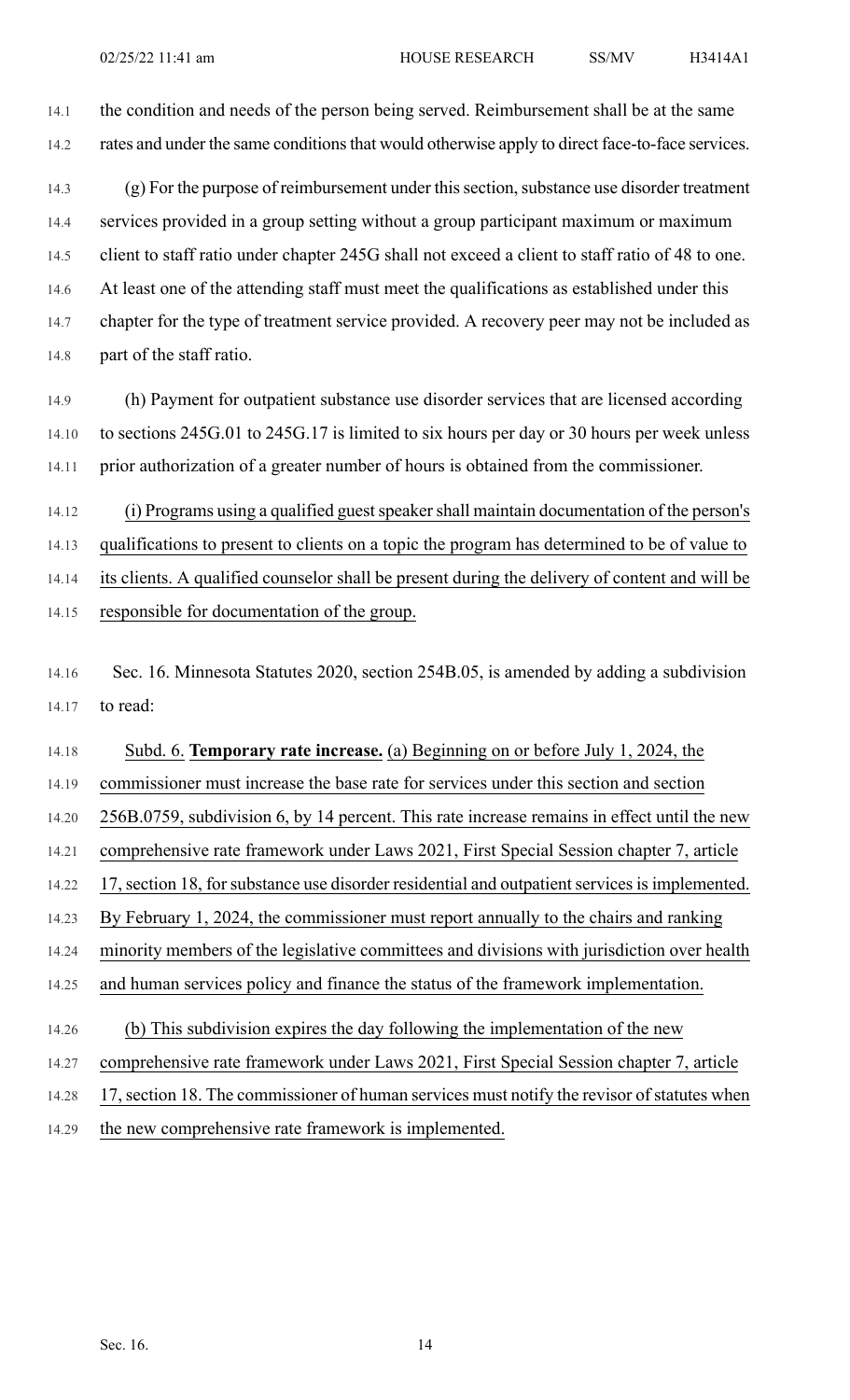#### 15.1 Sec. 17. Minnesota Statutes 2021 Supplement, section 254B.051, is amended to read:

### 15.2 **254B.051 SUBSTANCE USE DISORDER TREATMENT EFFECTIVENESS.**

15.3 Subdivision 1. **Commissioner to collect additional data.** In addition to the substance 15.4 use disorder treatment program performance outcome measures that the commissioner of 15.5 human services collects annually from treatment providers, the commissioner shall request 15.6 additional data from programs that receive appropriations from the behavioral health fund. 15.7 This data shall include number of client readmissionssix months after release from inpatient 15.8 treatment, and the cost of treatment per person for each program receiving behavioral health 15.9 funds. The commissioner may must post this data on the department website.

15.10 Subd. 2. **Data to be provided.** All data collected by the commissioner from substance

15.11 use disorder treatment providers, including but not limited to: claims, the drug and alcohol

15.12 abuse normative evaluation system, the utilization management system, the demonstration

15.13 project, and cost reporting must be made available to substance use disorder treatment

15.14 providers. The commissioner must provide the data in a format that complies with chapter

15.15 13 in an electronic format that permits providers to access all information provided by them

- 15.16 to the commissioner at least annually. The commissioner must provide for a feature in
- 15.17 reporting data to substance use disorder providers that allows them to compare their

15.18 performance against other providers. The commissioner must work with substance use

15.19 disorder providers to design the reporting system and format of data availability for the

15.20 purposes of improving the efficiency and effectiveness of substance use disorder program

15.21 services.

15.22 Sec. 18. Minnesota Statutes 2020, section 254B.12, is amended by adding a subdivision 15.23 to read:

### 15.24 Subd. 5. **Substance use disorder services provider rate increase effective January**

15.25 **1, 2023.** For substance use disorder services listed in sections 254B.05, subdivision 5, and

15.26 256B.0759, subdivision 6, provided on or after January 1, 2023, payment rates shall be

15.27 increased by ten percent over the rates in effect on December 31, 2022.

15.28 Sec. 19. Minnesota Statutes 2021 Supplement, section 256B.69, subdivision 9f, is amended 15.29 to read:

15.30 Subd. 9f. **Annual report on provider reimbursement rates.** (a) The commissioner,

15.31 by December 15 of each year, beginning December 15, 2021, shall submit to the chairs and

15.32 ranking minority members of the legislative committees with jurisdiction over health care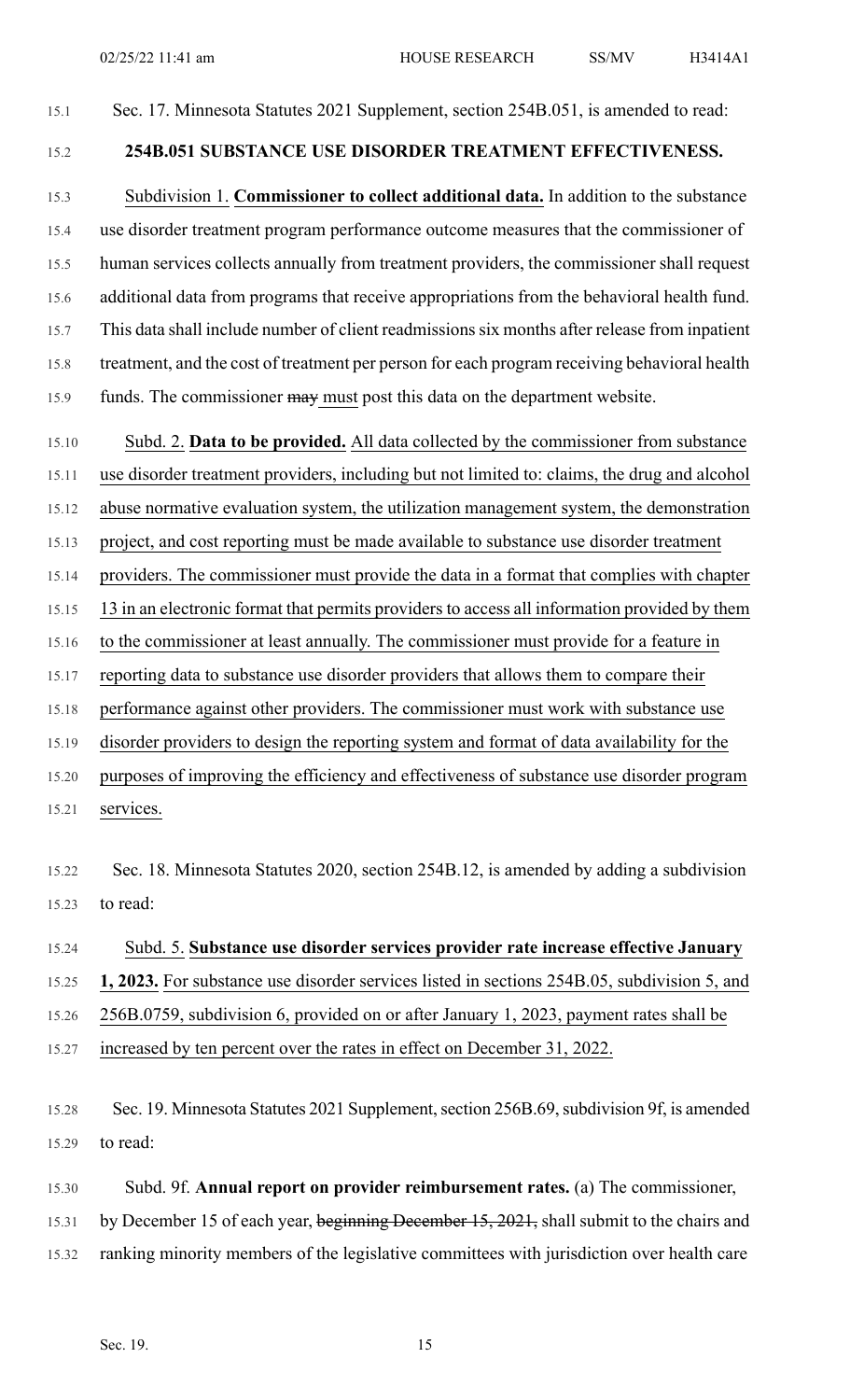- 16.1 policy and finance a report on managed care and county-based purchasing plan provider 16.2 reimbursement rates.
- 16.3 (b) The report must include, for each managed care and county-based purchasing plan, 16.4 the mean and median provider reimbursement rates by county for the calendar year preceding 16.5 the reporting year, for the five most common billing codes statewide across all plans, in 16.6 each of the following provider service categories if within the county there are more than 16.7 three medical assistance enrolled providers providing the specific service within the specific 16.8 category:
- 16.9 (1) physician prenatal services;
- 16.10 (2) physician preventive services;
- 16.11 (3) physician services other than prenatal or preventive;
- 16.12 (4) dental services;
- 16.13 (5) inpatient hospital services;
- 16.14 (6) outpatient hospital services; and
- 16.15 (7) mental health services-; and
- 16.16 (8) substance use disorder services.
- 16.17 (c) The commissioner shall also include in the report:

16.18 (1) the mean and median reimbursement rates across all plans by county for the calendar 16.19 year preceding the reporting year for the billing codes and provider service categories 16.20 described in paragraph (b); and

- 16.21 (2) the mean and median fee-for-service reimbursement rates by county for the calendar 16.22 year preceding the reporting year for the billing codes and provider service categories 16.23 described in paragraph (b).
- 16.24 Sec. 20. Laws 2021, First Special Session chapter 7, article 11, section 38, is amended to 16.25 read:

# 16.26 Sec. 38. **DIRECTION TO THE COMMISSIONER; SUBSTANCE USE DISORDER** 16.27 **TREATMENT PAPERWORK REDUCTION.**

16.28 (a) The commissioner of human services, in consultation with counties, tribes, managed 16.29 care organizations, substance use disorder treatment professional associations, and other 16.30 relevant stakeholders, shall develop, assess, and recommend systems improvements to